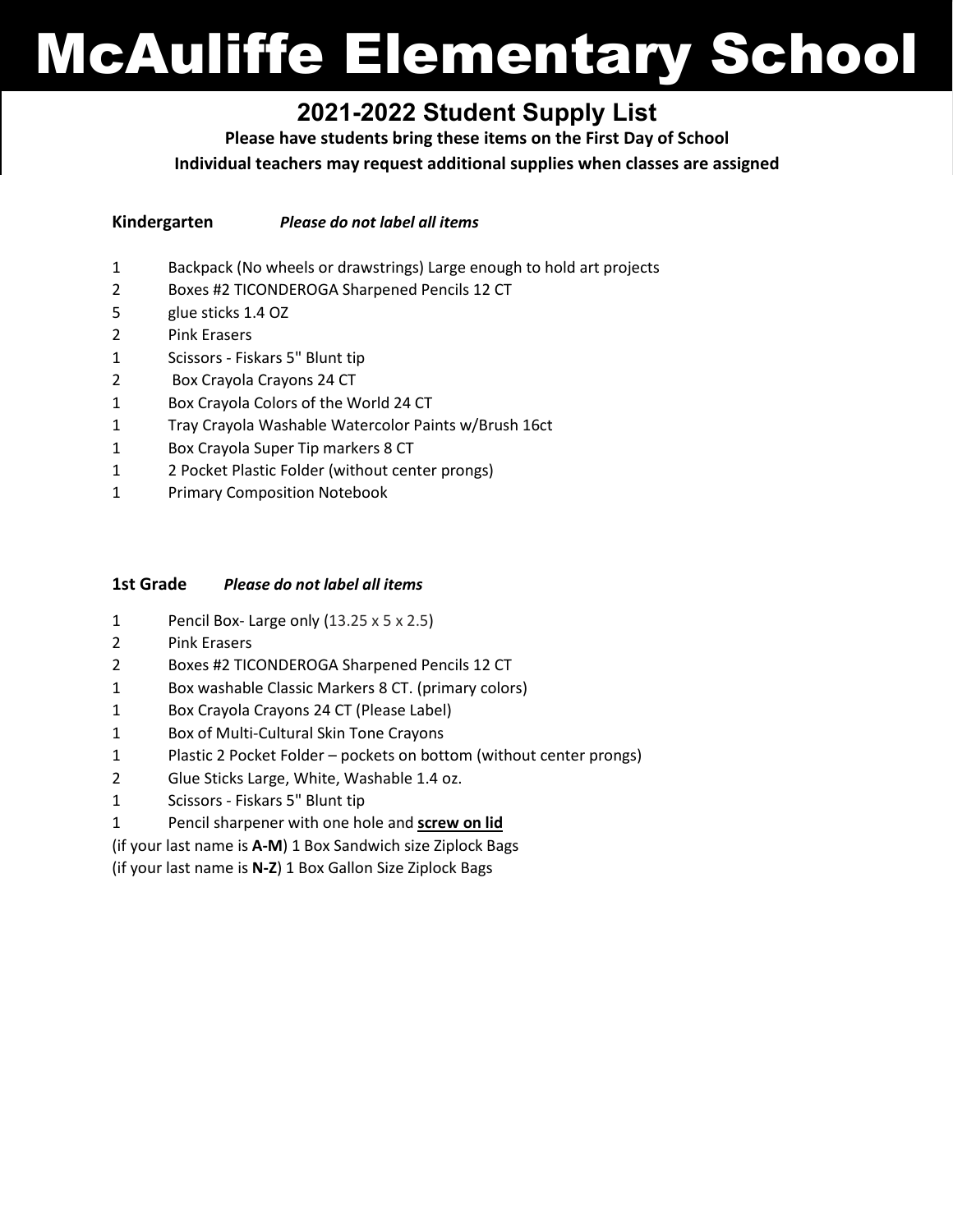#### **2nd Grade** *Please do not label all items*

- 1 Large School Box (13.25 x 5 x 2.5 or 7 x 11)
- 2 Pink Medium Erasers
- 1 Boxes #2 TICONDEROGA Sharpened Pencils 12 CT
- 1 Small pencil sharpener with a tight lid
- 1 Box Crayons 48 CT
- 1 Box of Colored Pencils 12ct
- 1 Unscented Washable Markers Broad tip 8ct
- 1 Highlighter (Yellow, chisel tip)
- 2 Glue Sticks White washable 1.4 oz
- 1 Dry Erase Markers 4 Pack assorted colors
- 1 2 Pocket Folder-pockets on bottom
- 1 Composition Notebook Black Wide ruled
- 1 Spiral Notebook Wide ruled
- 1 Scissors 5" Pointed
- 1 Crayola watercolor paint set

#### **3rd Grade** *Please do not label items*

- 1 Pencil Box
- 2 Pink Medium Eraser
- 2 Boxes #2 TICONDEROGA Sharpened Pencils 12 CT
- 1 Box thin tip markers 12 CT
- 1 Box Colored Pencils 24 CT
- 1 Highlighter (Yellow)
- 1 Red Pen
- 2 Glue Sticks White washable 1.4 oz
- 1 Scissors 7" pointed
- 2 Composition Books Black Marble Wide ruled 100 page
- 1 Large Package Wide Ruled Binder Paper
- 1 Post it Notes 3x3 3 pack
- 1 Folder (2 pocket w/o clasp)
- 4 Expo Low odor Fine tip Dry Erase Marker (Black)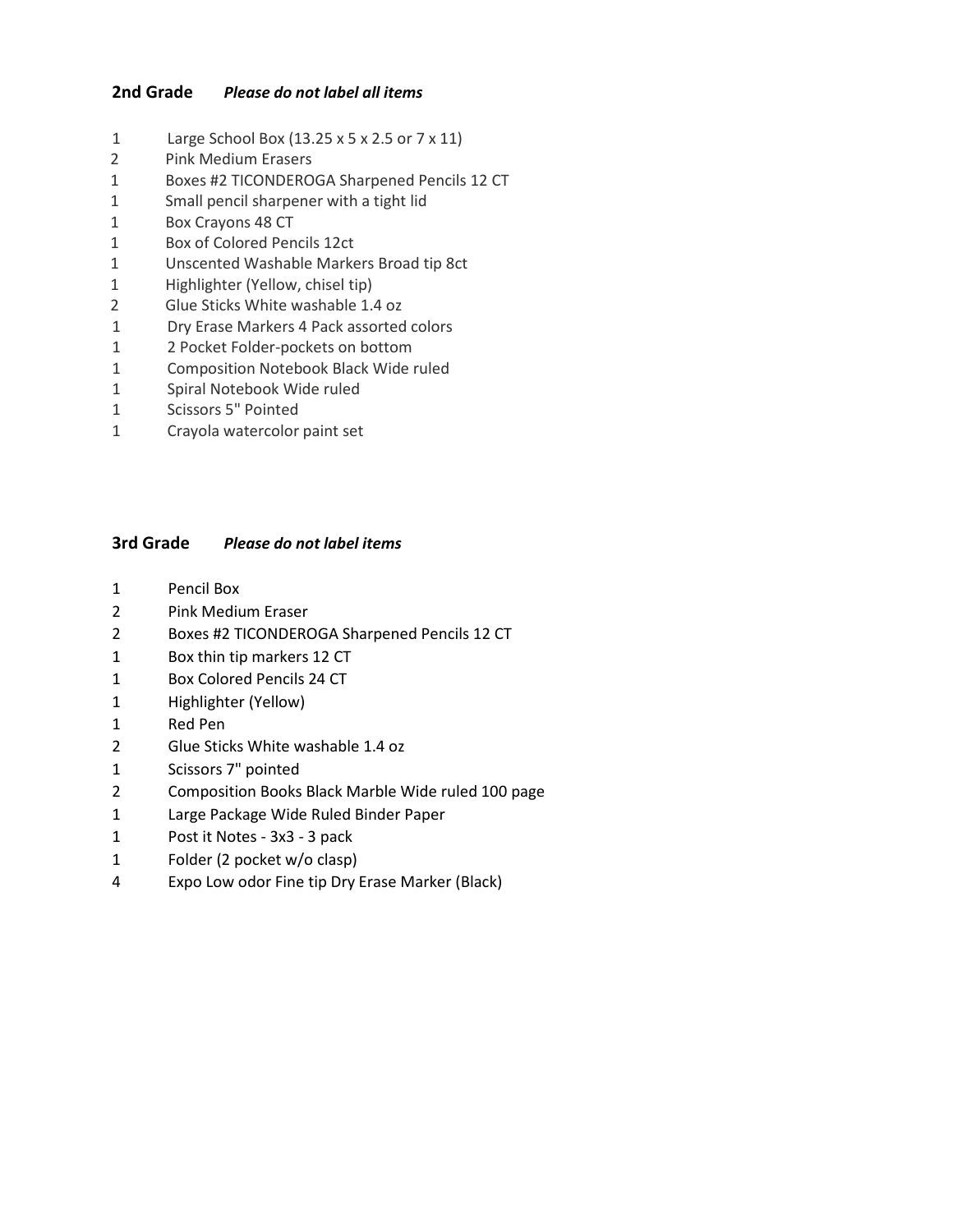#### **4th Grade** *Please write student's name on the packages and not on individual items*

- Pink Medium Eraser
- Pencil Sharpener self-contained
- Boxes #2 TICONDEROGA Sharpened Pencils 12 CT
- Small Pencil box/pouch
- Box Colored Pencils 24 Ct (no Rose Art)
- 1 1 Set Highlighters 4 pack Multicolor
- Red Pens
- Dry Erase Markers black chisel tip
- Fine Tip Black Sharpie (regular)
- Ultra Fine Tip Black Sharpie
- Scissors 7" Sharp
- Whiteboard Eraser
- Glue Stick White washable 1.4 oz
- Pocket folder of Student choice for homework
- Spiral notebooks, wide-rule, 70 sheets, 1 each or red, blue, yellow, green, and purple
- Pocket Folders with 2 pockets, no clasp, 1 each of red, blue, yellow, green, and purple

#### **5th Grade** *Please label with student's name*

- Pink Medium Erasers
- Boxes #2 TICONDEROGA Sharpened Pencils 12 CT
- Pencil Box (13.25 x 5 x 2.5 or 7 x 11)
- Box Colored Pencils 24 Ct Crayola
- Extra-Fine tip SHARPIE Black
- Fine tip SHARPIE Black
- Pack of multi-color highlighters
- Post it Notes 3x3
- Adult Size Scissors 7"
- Glue Sticks White washable 1.4 oz
- Composition Books 100-page Wide Rule
- 1 1/2" Binder no zipper

#### **2nd Grade Quest** *Please do not label items*

- Large Pencil Box
- Pink Eraser
- Boxes #2 TICONDEROGA Sharpened Pencils 12 CT
- Crayola Crayons 12ct
- Crayola colored pencils 24ct (not twistable)
- Crayola washable fine tip markers 12 CT
- Yellow Highlighter
- Expo Low odor Dry erase marker fine tip
- Glue Sticks White washable 1.4 oz
- Student scissors Pointed 7"
- Composition Book (Wide rule) 100 pg.
- Pocket Folders (Pee-chee Style)
- Ruler 12" Plastic Shatter resistant
- Paper Mate marker Medium Point flair fiber tip Black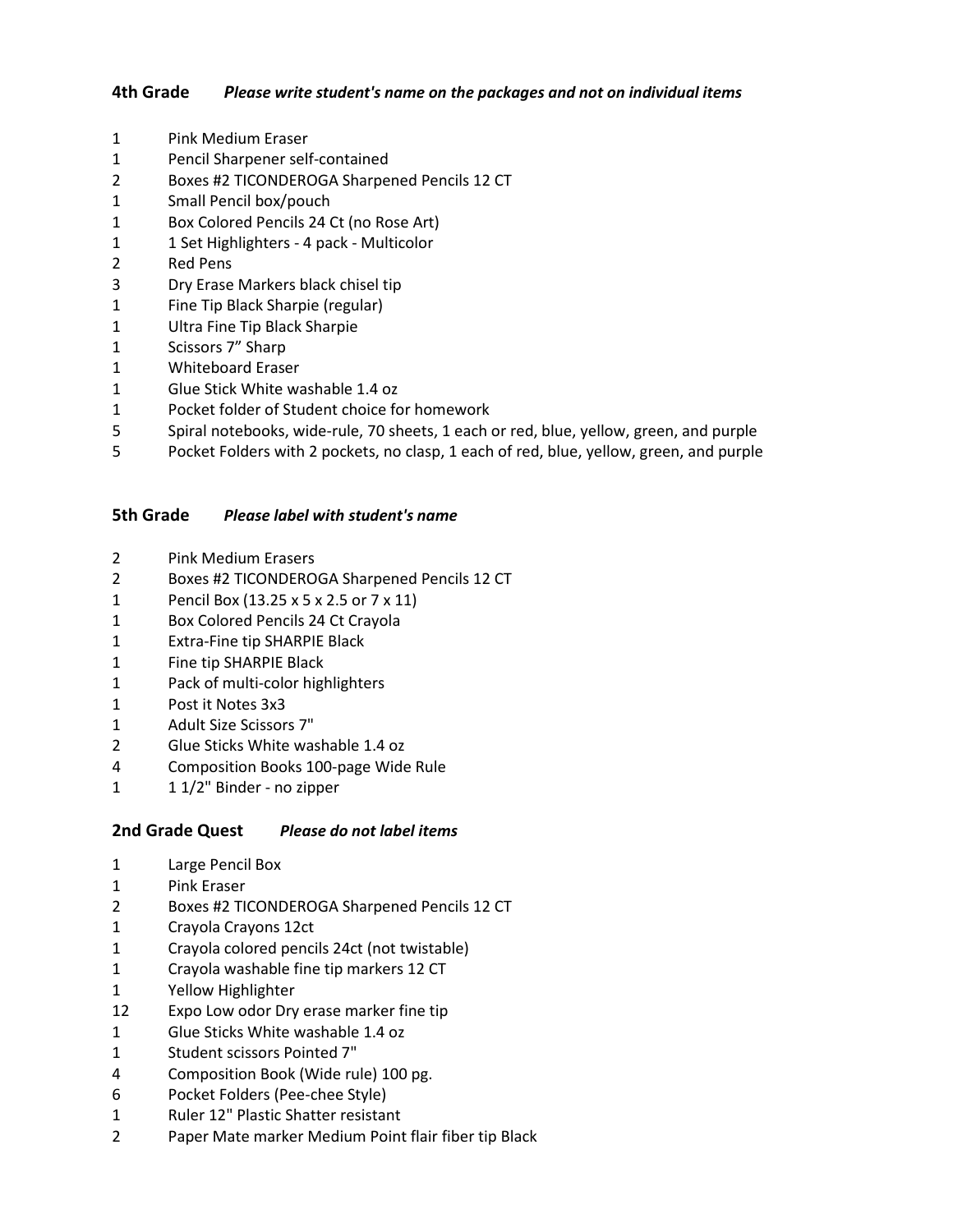#### **3rd Grade Quest** *Please do not label items*

- Large Pencil Box
- Pink Eraser
- Boxes #2 TICONDEROGA Sharpened Pencils 12 CT
- Crayola Crayons 12ct
- Crayola colored pencils 24ct (not twistable)
- Crayola washable fine tip markers 12 CT
- Yellow Highlighter
- Expo Low odor Dry erase marker fine tip
- Glue Sticks White washable 1.4 oz
- Student scissors Pointed 7"
- Composition Book (Wide rule) 100 pg.
- Pocket Folders (Peeche Style)
- Ruler 12" Plastic Shatter resistant
- Paper Mate marker Medium Point flair fiber tip Black
- 1 Protractor

#### **4/5 Quest** *Please write your child's name on the packages and not on individual items*

#### **Individual teachers may request additional supplies when classes are assigned**

- Large pencil box (8.25 x 5.25 x 2.25)
- Boxes #2 TICONDEROGA Sharpened Pencils 12 CT
- Pink Eraser
- Pencil sharpener
- Washable Markers Classic Fine tip 8ct
- Ball point pens (RED)
- Paper Mate marker Medium Point flair fiber tip Black
- 1 1 pack multi-color highlighter
- Sharpie Permanent marker Fine tip (BLACK)
- 1 12 Pack colored pencil (No ROSE ART)
- Glue Sticks White washable 1.4 oz
- Student Scissors 7" Sharp
- Clear 12" ruler, English and Metric numbering
- 1.5-inch 3 ring binder
- Composition books College ruled 100pg Black
- College rule filler paper package, 3 hole punched
- 3X3 Post-It notes
- Calculator (NOT SCIENTIFIC)